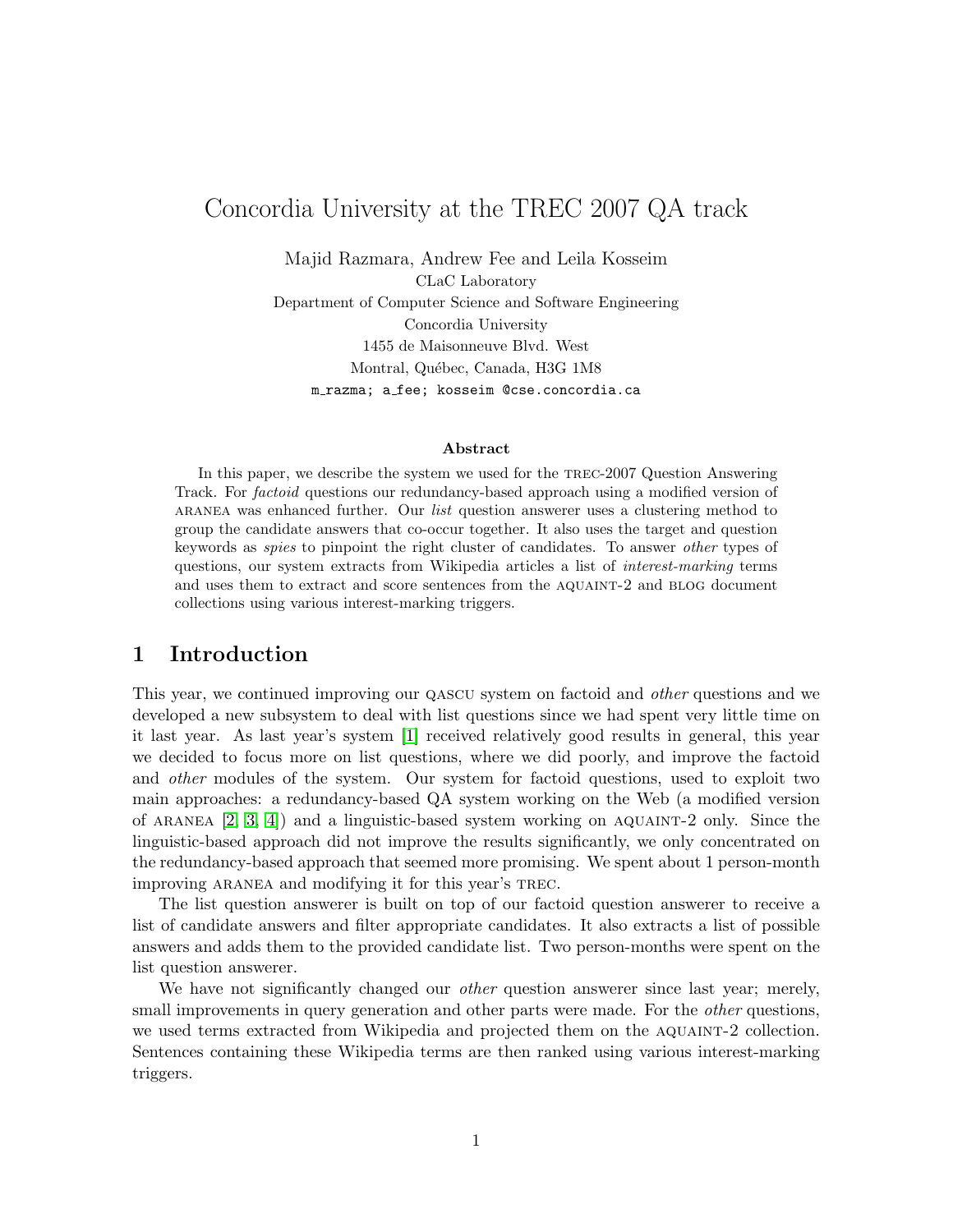In the following sections, we describe our question answering system. In section [2,](#page-1-0) we describe how we answer factoid questions; in section [3,](#page-3-0) we describe the list questions module and in section [4,](#page-6-0) the other questions module. Finally, we present our results in section [5.](#page-7-0)

## <span id="page-1-0"></span>2 Answering Factoid Questions

This year two person-months were spent improving last year's system and modifying it for the trec-16 task specifications. The Question Answering System of Concordia University (qascu) uses a redundancy-based approach working on the World Wide Web to answer factoid questions. It is a modified version of Jimmy Lin's ARANEA question answering system. aranea is a web-based rule and statistical QA system. A simplistic overview of the system is that it generates queries and question reformulations, gets snippets from Google and Teoma, generates n-grams as possible answers, collates the n-grams based on their similarity and does filtering based on the expected type of answer. Detailed descriptions of ARANEA can be found in [\[2,](#page-9-1) [3,](#page-9-2) [4\]](#page-9-3).

While the overall architecture of this subsystem was not significantly changed, many modifications were made to the existing modules to contribute to an improvement in the overall system accuracy. A new component was also introduced to tackle the problem of selecting the most suitable supporting document for each answer.

Apart from these modifications, many non-performance-enhancing changes were made to accommodate the new corpora introduced this year. For the trec-16 competition, the corpora consisted of the aquaint-2 text research collection and the blog web research collection. We did not purchase the blog collection, but nist provided the text of the top 50 documents per target (as retrieved by the prise search engine when using the target as the query). Following are the main modifications made to last year's qascu system.

### 2.1 Predicting Answer Types

The factoid question answerer subsystem generates expected answer types through a simple word match and ordering algorithm. Possible expected answer types include: DATE, PERson, Location, Organization, Website, Number (including the unit, if applicable), and OTHER. The generation of an expected answer type is an important early step in the question answering process. Questions of different types are handled very differently by the system. Candidate answers that do not match the semantic type expected by the question are filtered out. By analyzing the results of qascu in the trec-15 competition, it was found that correctly classified questions had double the probability of being answered correctly when compared to incorrectly classified questions.

The type classification was improved this year by adding about 50 new words to the word-match dictionary and modifying the algorithm. By comparing the results of the typing modules with a manual type classification of the questions, a 6% improvement was observed (from an accuracy of 87% using the old module, to 93% with the new module) over the same set of 963 questions.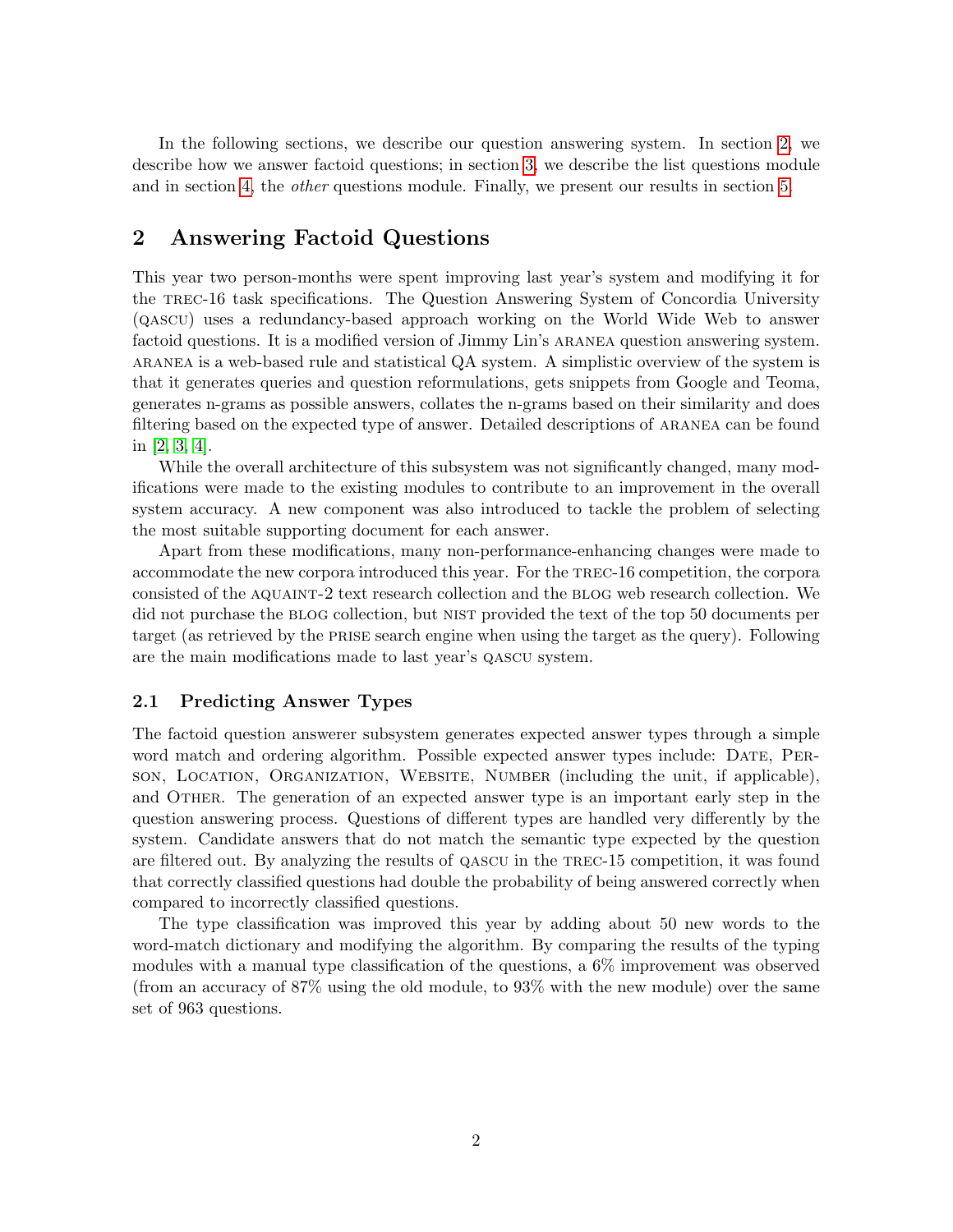## 2.2 5-gram Generation

One key step in the pipeline is the generation of all possible n-grams from the text fragments generated by the request execution module. qascu 2006 had an upper limit of 4-grams. This caused some questions to be incorrectly answered since the required answer contained five words. Facilitating the generation of 5-gram candidates solved this problem and did not have a detrimental effect on other questions with shorter answers.

## 2.3 Website Questions

Every year, there are a few questions that ask for a company or organization's web address. It was decided that these questions can be better answered if they are not treated like typical questions. A new Google query was specifically formed for these questions. The target of the question (i.e. the organization's name) was paired with the word "website" and this was used to search Google. The domain name of the first returned URL is taken as the candidate answer.

## 2.4 Question-Specific Filtering methods

Depending on the expected answer type of a question, the list of candidate answers is filtered in order to decrease the number of potential answers. The goal is to improve the accuracy of the system by using simple heuristics to eliminate obviously wrong answers and also answers of an invalid format. A lot of time was spent on expanding these existing rule sets by examining the trec data sets from 2004, 2005, and 2006. Some highlights include:

- Number questions Typically number questions ask about a specific quantity (e.g What was the distance of the 1999 Chicago Marathon? or What is the company's annual revenue?). Candidate answers to number questions can be filtered based on the expected units of the number. Several new sets of units were added to the system including: length, temperature, acceleration, velocity, time, mass, power, money, and age.
- Closed-class questions A closed-class question is one with a set of possible answers that can be exhaustively enumerated. Several new gazetteer lists were added to the system to improve various closed-class questions (e.g. U.S. television networks; professional baseball, hockey, football and basketball teams; major cities from around the world; U.S. state capitals).

Often it is not feasible to completely enumerate all possible answers in a closed-class domain. In a case like this we use candidate answer promotion as opposed to filtering. The idea is to boost the rank of certain candidate answers that appear in the closed-class set (instead of filtering out those that do not). That way, if a correct candidate answer does not appear in the closed-class set for some reason, it's not completely removed and there is a chance to re-rank the answers later in the pipeline.

Acronym questions Another common type of question is one that asks what a certain acronym stands for. One rule that ended up working quite well was to keep only candidate answers that consist of capitalized words; each starting with a letter matching the acronym pattern. We skip over any internal prepositions since these words are typically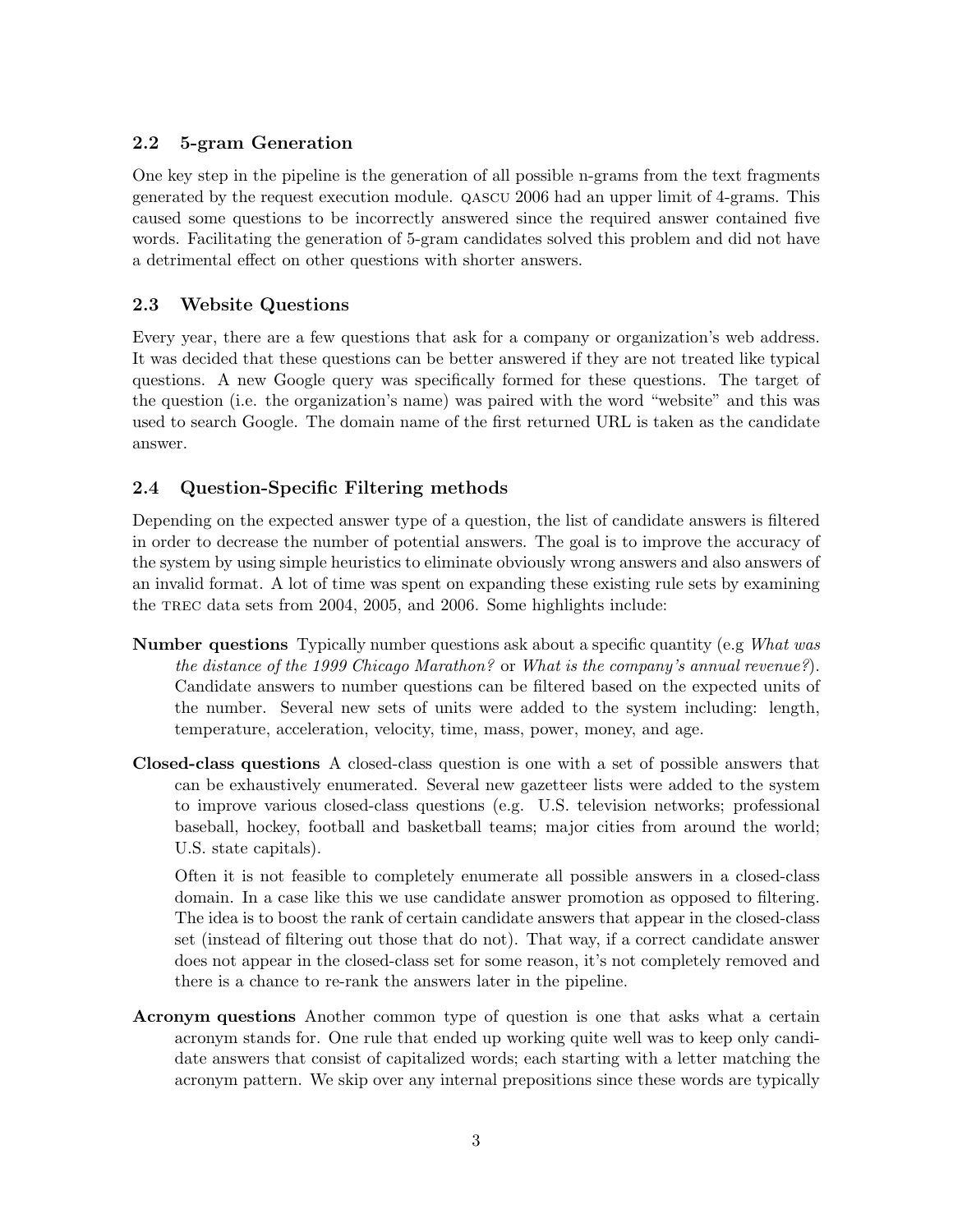not included in an acronym. Conversely, there are questions that ask for the acronym of an organization's name. One rule that worked well was to eliminate candidate answers that were not entirely comprised of uppercase letters, and answers that did not at least begin with the same letter as the long-form name.

#### 2.5 Answer Projection

The use of a better answer projection step was explored this year. This process involves finding the best supporting document from the AQUAINT-2 or BLOG corpus to be paired with the web-derived answer. Initially, documents are retrieved from the corpora using the Lucene search engine. For each document returned we store the name, the Lucene score, and a short raw text snippet (called the "page summary"). Later in the pipeline, we gather a list of supporting documents for the top-ranked candidate answer by going through all the page summaries and selecting those documents in which the answer string (or an inexact version of it) appears at least once.

The previous version of qascu used an approach to finding the best supporting document by simply selecting the supporting document with the highest Lucene score. However, this method is not ideal since the Lucene score considers the TF-IDF of each term in the search query, but does not take into account the frequency of the terms in the answer string.

Many different methods of answer projection were explored this year. The techniques were all variations on a ranking system which involved the frequency of both the answer string and the question target in each document in the supporting document list. We began with the generation of an inexact version of both the answer string and the question target. The inexact version is a subset of the string (generated differently depending on the expected answer type). The full text of each supporting document was then retrieved. The document with the highest combined frequency of the answer string + the target, multiplied by the Lucene score, was selected as the best supporting document.

The new answer projection module performed adequately. However, its performance in selecting the correct supporting document only matched that of the previous year's approach (for the 2004 - 2006 TREC data). The system selects the correct document for approximately 60% of the correctly-answered.

### <span id="page-3-0"></span>3 Answering List Questions

Contrary to last year, this year we focused on list questions. The goal was to come up with a new approach to select the candidate answers, having an initial list of potential answers, with exploiting merely statistical techniques. We hypothesized that different instances of an answer to a list question have a special relation one another. Beside the fact that they are all of the same entity class (e.g. country names, people, book titles,  $\dots$ ), they co-occur within the sentences of the documents related to the target and the question. In addition, the instances of answers also tend to co-occur with the target and question keywords.

Figure [1](#page-4-0) shows a few sample snippets from AQUAINT-2 and the web related to question 232.6 Which airlines use Dulles? (Target: Dulles Airport). As the figure shows, the snippets contain a few instances of answers along with the target and question keywords.

We propose a novel approach based on the hypothesis that different instances of an answer to a list question should appear in close proximity of one another and also of the target and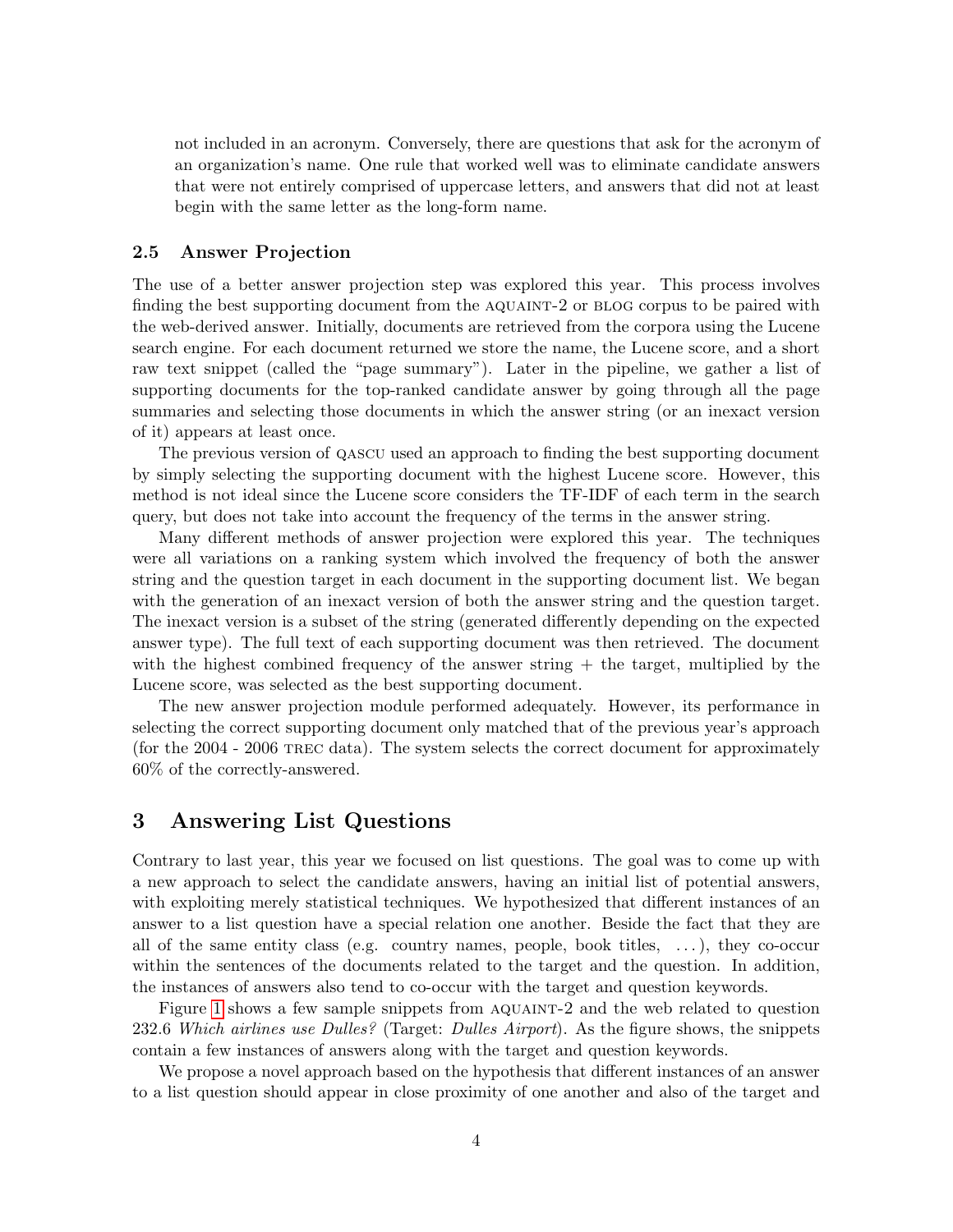Target 232: "Dulles Airport" Question 232.6: "Which airlines use Dulles?"

| Source                | <b>Snippet Containing Answers</b>                                                    |
|-----------------------|--------------------------------------------------------------------------------------|
| LTW 20050712.0032     | United, which operates a hub at Dulles  Delta, Northwest, American,                  |
|                       | <b>British Airways</b> and <b>KLM</b> share four screening machines in the basement. |
| TTW 20060102.0106     | <b>Flyi</b> suffered from rising jet fuel costs and the aggressive response of com-  |
|                       | petitors, led by United and US Airways. They matched Independence's                  |
|                       | fares,  from Dulles Airport to cities such as Newark.                                |
| NYT 20050426.0151     | Delta recently added more than 80 flights from its Atlanta hub and capped its        |
|                       | business fares, while money-losing <b>Independence Air</b> , based at Washington's   |
|                       | Dulles Airport, is making $\dots$                                                    |
| WIKIPEDIA             | At its peak of 600 flights daily, Independence, combined with service from           |
|                       | <b>JetBlue</b> and AirTran, briefly made Dulles the largest low-cost hub in the      |
|                       | United States.                                                                       |
| <b>NEW YORK TIMES</b> | <b>Continental Airlines</b> sued <b>United Airlines</b> and the committee that over- |
|                       | sees operations at Washington Dulles International Airport yesterday,                |

<span id="page-4-0"></span>Figure 1: Answers tend to co-occur with one another and with the target and question keywords (acceptable answers are shown in bold face and the target and question keywords are underlined)

the question keywords. These distinct answers may occur in most documents related to the target. However, co-occurrence can have different scopes: co-occurrence within a document, a paragraph, a sentence or a window of words. Our system in trec 2007 only considers co-occurrence at the sentence level. Although worth trying, the other possibilities were not implemented due to time constraints. Of course, they will be considered in future work. The overall architecture of our list answerer subsystem is illustrated in Figure [2.](#page-5-0)

#### 3.1 Candidate Answers Extraction

The first step to creating a list of candidate answers is answer type recognition. Each question is associated to one of the nine entity classes: Person, Country, Organization, Job, Movie, Nationality, City, State, Other. This is done by using lexical and syntagmatic patterns. Once the type of answer is predicted, a number of documents are retrieved from aquaint-2 and the web using a query generated from the target and the question. These documents constitute a collection from which candidate terms are extracted. All terms that conform to the answer type are extracted from this collection. Depending on the answer type, the candidate terms are extracted using an NE tagger (in case of Person, Organization and JOB), using a gazeteer (in case of COUNTRY, NATIONALITY, STATE and partially CITY) and finally extracting all capitalized terms and terms in quotations and validating them using web frequency (in case of MOVIE and OTHER).

The candidate answers extracted in this module are added to those extracted using our factoid question answerer subsystem and together constitute our final candidate answers.

#### 3.2 Relation Extraction

The relation between two candidate terms is a normalized value denoting how often they co-occur within documents about the target. For this purpose, using the query generated in the previous section, a list of relevant documents from AQUAINT-2 and the web are retrieved. This constitutes the domain collection from which sentences will be extracted to compute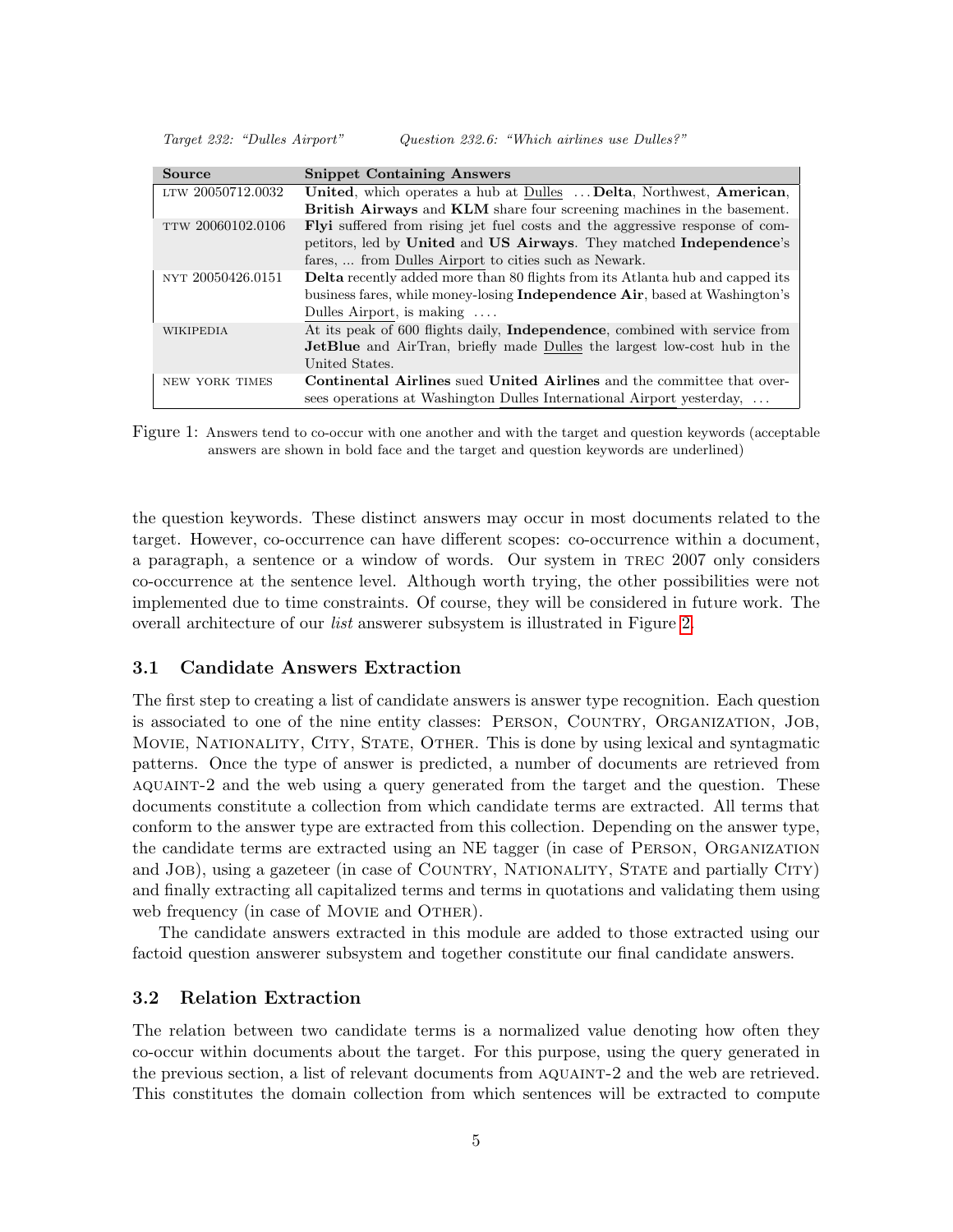

<span id="page-5-0"></span>Figure 2: List Answering Subsystem Architecture

co-occurrence information. Once all the data regarding term occurrences and co-occurrences is collected, the relation between each pair of term is computed using the chi-square  $(\chi^2)$  test.

$$
\chi^2 = \frac{N\left(O_{11}O_{22} - O_{11}O_{21}\right)^2}{(O_{11} + O_{12})(O_{11} + O_{21})(O_{12} + O_{22})(O_{21} + O_{22})}
$$

Where  $O_{11}$  refers to the number of sentences  $term_i$  and  $term_j$  appeared together and  $O_{12}$  refers to the number of sentences in which  $term_i$  appeared but  $term_j$  did not appear. Similarly  $O_{21}$ is the number of sentences containing  $term_j$  but not  $term_i$  and  $O_{22}$  is the number of sentences containing neither  $term_i$  nor  $term_j$ . N denotes the total number of sentences in the domain collection.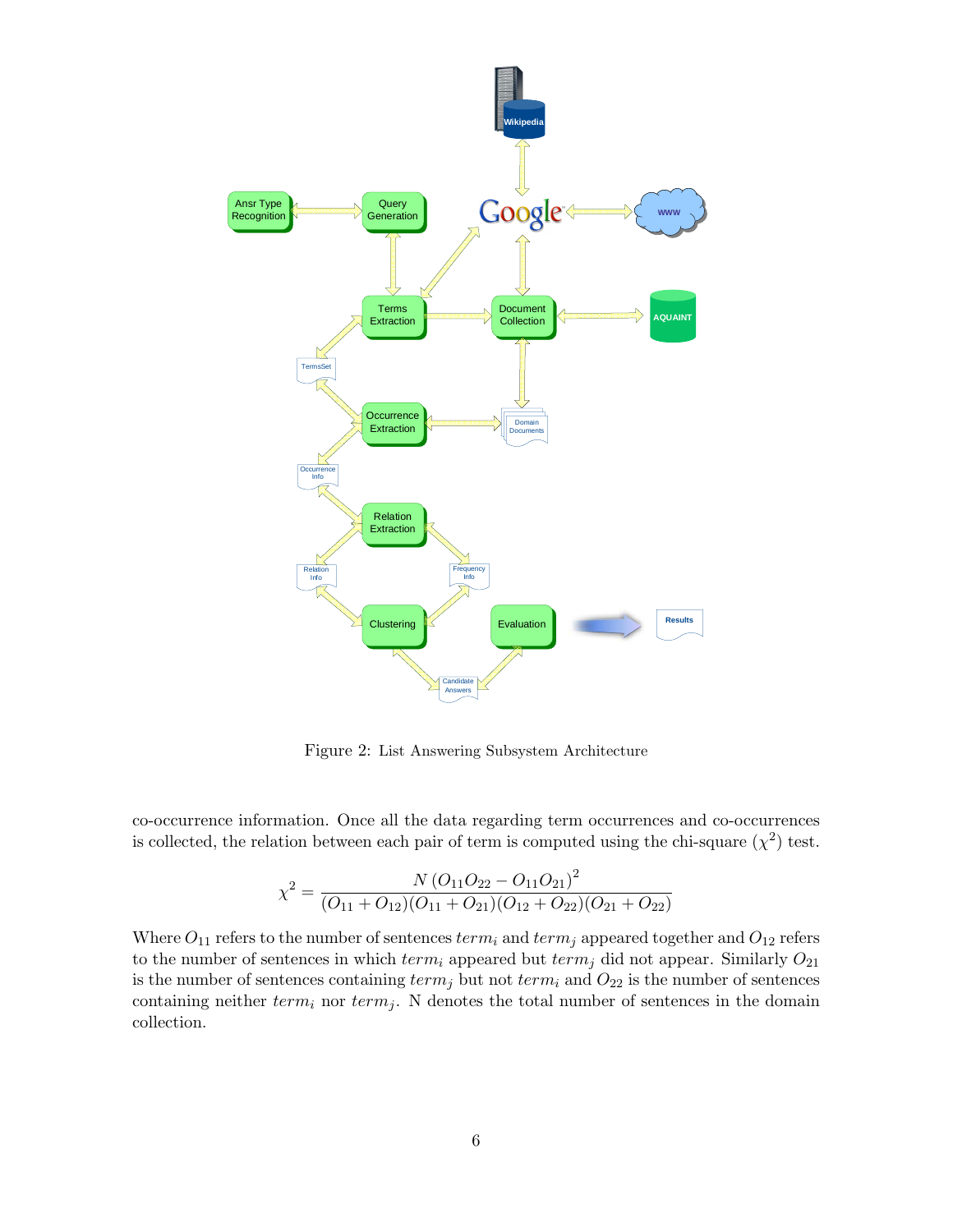#### 3.3 Clustering

Once a table of candidate terms and the relations among them is available, a clustering method tries to create a subset of the candidate instances which have a higher probability to be the correct answer. We use a Hierarchical Agglomerative Average-Linkage (HAAL) clustering. The algorithm is as follows:

- 1. Put each candidate term  $t_i$  in a separate cluster  $C_i$ .
- 2. Compute the relation between each two clusters. In average-linkage clustering, the relation between two clusters  $C_i$  and  $C_j$  is the average of all relations between terms  $t_m$ in  $C_i$  and terms  $t_n$  in  $C_j$ .

$$
relation(C_i, C_j) = \frac{1}{|C_i| \times |C_j|} \sum_{t_m \in C_i} \sum_{t_n \in C_j} relation(t_m, t_n)
$$

- 3. Merge two clusters which have the highest relation between them.
- 4. Goto step 2 until the highest relation is below a certain threshold.

After the clustering is finished, the main concern is how to select the right cluster. For this purpose, before clustering, we add the target and question keywords to our candidate terms to be clustered. Their responsibility is to spy on candidate terms. These spies are treated exactly like candidate terms; hence their co-occurrences with candidate terms and also other spies are extracted, their relations are evaluated and finally they are clustered along with candidate terms. When clustering is finished, these spies are used to pinpoint the cluster with the highest probability of being the correct cluster. This is according to our hypothesis that the answers to a list question tend to co-occur with one another and with the target and question keywords as well.

A second approach to narrow down the primary candidate terms was exploited. This approach simply selects the terms whose overall relation to other terms is the highest. We call this approach CRV as it uses the Cumulative Relation Value to compare terms one another. Surprisingly, this approach also worked out (see section [5\)](#page-7-0).

#### 3.4 Answer Projection

To support the final answers with documents from AQUAINT-2 and/or BLOG, a simple method is used. The corpora are searched using the query generated before and the final candidate term and simply the first document is returned as the supporting document. Since we did not have access to the whole BLOG corpus, even though the top 50 documents were available, we focus more on the aquaint-2 corpus to return the supporting documents. Several different approaches were examined that all caused a lower score than this method.

### <span id="page-6-0"></span>4 Answering Other Questions

This year, we didn't invest too much effort on *other* questions since our results for TREC 2006 were quite satisfactory. Only two person-days were spent to improve different components of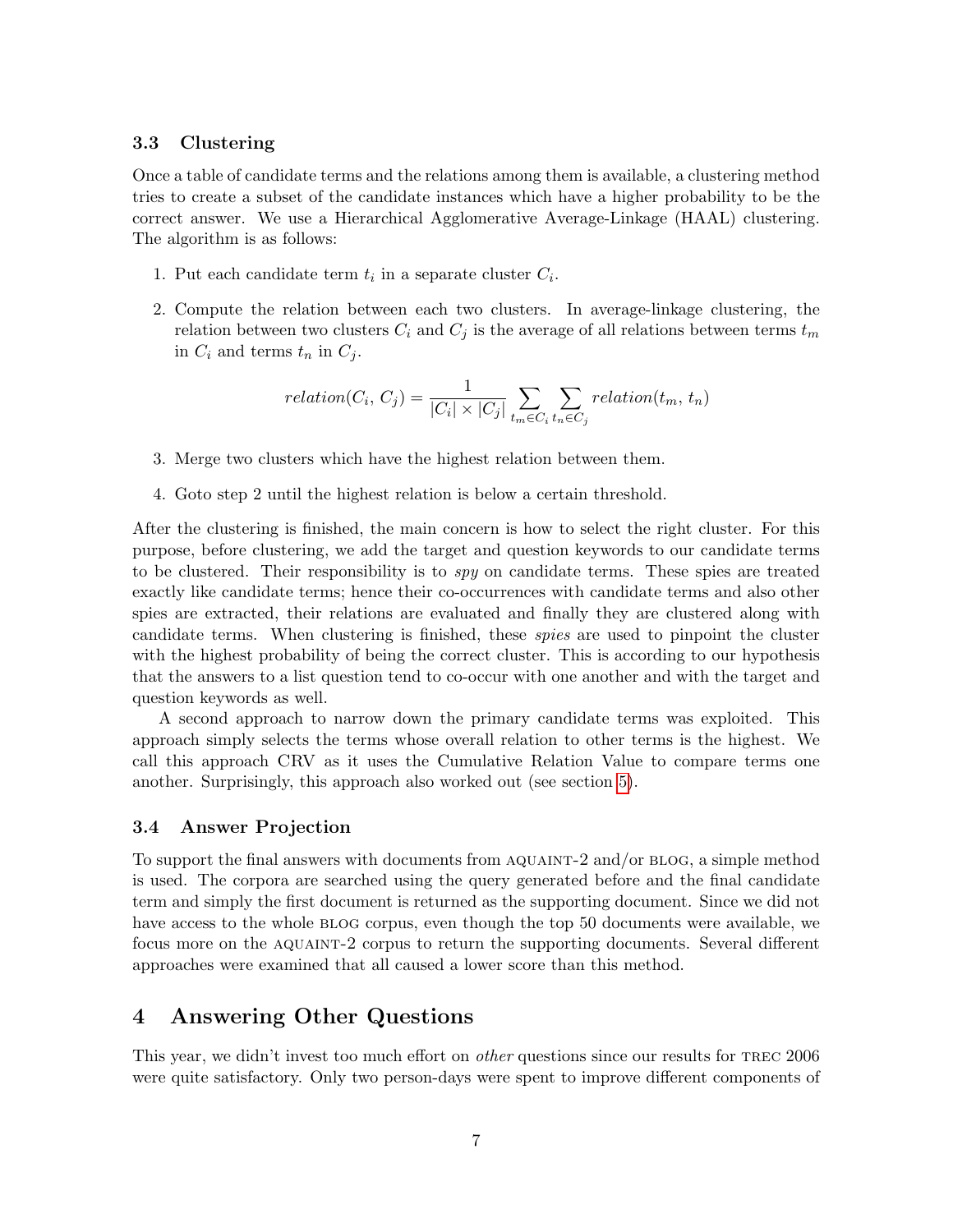the system. A brief summary of other section is provided. For more details about how other questions are answered, please refer to [\[5\]](#page-9-4).

Fundamentally, we hypothesized that interesting nuggets can be extracted using two types of interest markers:

- Target-specific interest markers: terms that are important within the documents related to the target. For example, sinking is an interesting term in the target "Titanic" or assassination contains a valuable data about "Kennedy".
- Universal interest markers: terms that are important regardless of the target. For example, in the sentence "first man on the moon", first conveys an interesting concept or in the sentence "15000 people died in the yesterday's earthquake disaster", 15000 contains a unique meaning.

To identify target-specific interest marking terms, we used the Wikipedia<sup>[1](#page-7-1)</sup> online dictionary. The first stage to answering *other* questions is to find the proper Wikipedia article. We use the Google API to search in the Wikipedia domain using the target as query. The first Wikipedia article that satisfies the query is taken. We extract named entities as interesting terms for each target, and we search aquaint-2 for the N most relevant documents. For this purpose, the title of the Wikipage is added to the query.

Within the documents chosen as the domain, the frequency of each interest marking term is then computed. For each term, we compute a weight as the logarithm of its frequency.

$$
Weight(T_i) = Log(Frequency(T_i))
$$

All sentences from the domain documents are then scored according to how many targetspecific interesting terms it contains. This is computed as the sum of the weight of the interesting terms it contains.

$$
Score(S_i) = \sum_{T_j \in S_i} Weight(T_j)
$$

Then similar sentences that either are almost equivalent to one other at the string level or share similar words but not the same syntax are dropped.

Once the sentences are ranked based on target-specific interesting terms, we boost the score of sentences that contain terms that generally mark interesting information regardless of the topic. Such markers were determined empirically by analyzing the previous trec data. These markers consists of superlatives, numeral and target-type specific keywords. This last type of marker is essentially a list of terms that do not fit any specific grammatical category, but just happen to be more frequent in interesting nuggets. Finally, the top N sentences making up 7000 non-white-space characters are returned as our nuggets.

### <span id="page-7-0"></span>5 Results

Table [1](#page-8-0) shows the official evaluation results of our runs along with the median and best score of all systems. Following is the description of all the runs for each question type.

<span id="page-7-1"></span><sup>1</sup> <http://en.wikipedia.org>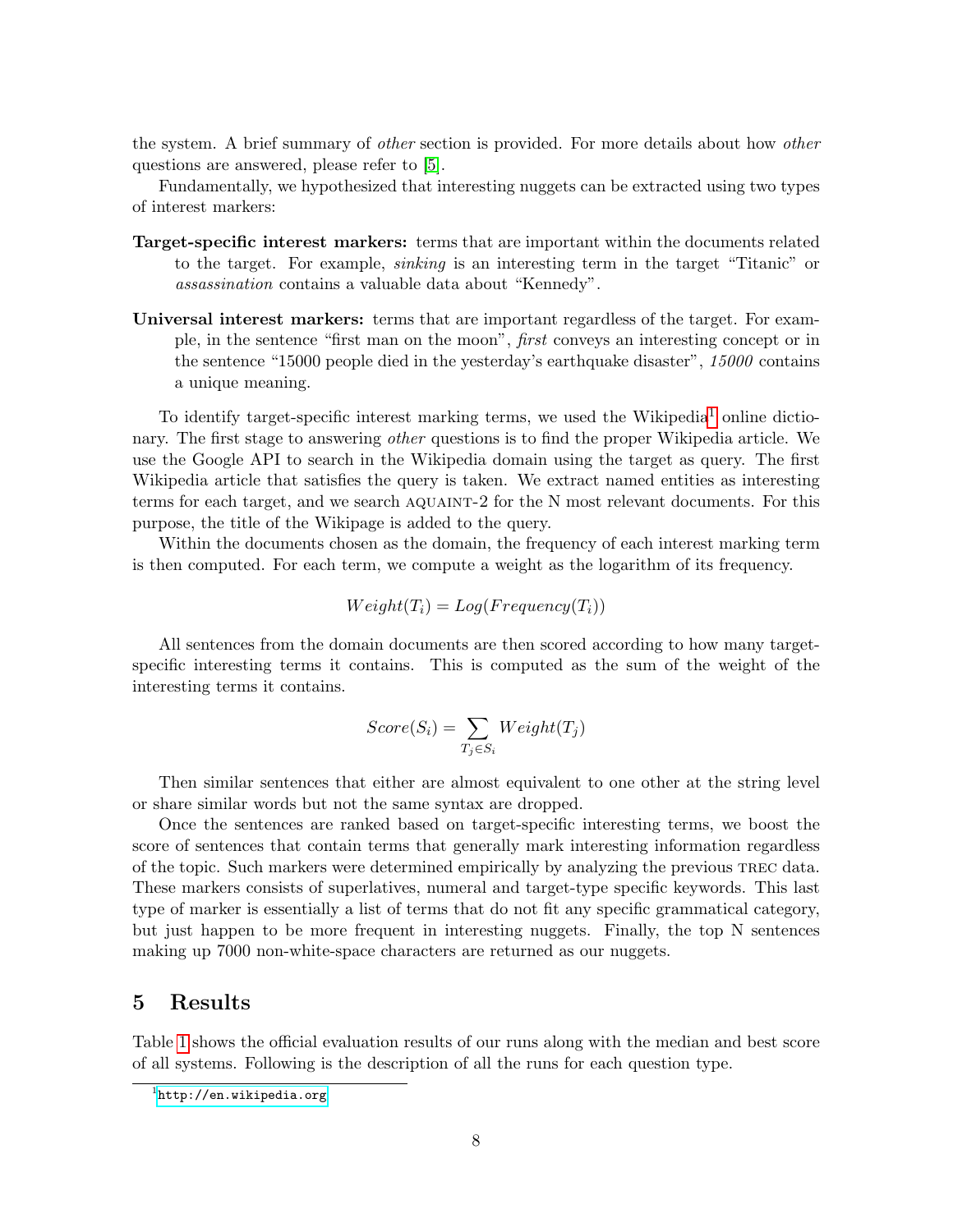|                    | QASCU1 | QASCU2 | QASCU3         | median | best  |
|--------------------|--------|--------|----------------|--------|-------|
| Factoid            | 0.256  | 0.242  | 0.213          | 0.131  | 0.706 |
| Incorrect          | 227    | 231    | 239            |        |       |
| Unsupported        | 25     | 26     | 25             |        |       |
| Inexact            | 13     | 29     | 15             |        |       |
| Locally correct    | 3      |        | $\overline{2}$ |        |       |
| Globally correct   | 92     | 87     | 79             |        |       |
| list               | 0.128  | 0.134  | 0.145          | 0.085  | 0.479 |
| Other              | 0.275  | 0.281  | 0.278          | 0.118  | 0.329 |
| Average per-series | 0.222  | 0.221  | 0.214          | 0.108  | 0.484 |

<span id="page-8-0"></span>Table 1: Official results of the 3 runs.

#### 5.1 Factoid Runs

In the QASCU1 run, only AQUAINT-2 and the web are used for information retrieval. We use the top 50 documents retrieved by Prise for candidates re-ranking. Candidate answers are re-ranked using frequency of the terms in the top 50 documents returned by Prise. We use only aquaint-2 to select the supporting documents for the top-ranked answers.

In the qascu2 run, information retrieval is the same as in qascu1. However, candidates re-ranking is based on frequency of the words in the whole AQUAINT-2 corpus. Answer projection is done on aquaint-2 and the top 50 blog corpus.

qascu3 uses aquaint-2, the top 50 blog documents and the web for information retrieval. Candidates re-ranking is based on frequency of the words in the top 50 Prise documents. Document supporting source is the same as  $QASCU2$ .

#### 5.2 List Runs

qascu1 uses the Haal clustering algorithm to cluster the primary candidate answers. For answer projection, only the AQUAINT-2 documents are taken into account (not the BLOG corpus). In qascu2, crv method is used to select the final candidate terms and again only aquaint-2 is used as the source of supporting documents. However, qascu3 uses both aquaint-2 and blog for answer projection. In this run, the candidates of our factoid answerer system is also added to the candidate list and the CRV method is used to choose the final answers.

#### 5.3 Other Runs

We only submitted two runs for *other* questions. QASCU1 extracts the candidate terms from Wikipedia while  $QASCU2$  uses Wikipedia and also two documents from AQUAINT-2 as the source of term extraction. QASCU3 is the same as QASCU1 although its F-score is slightly different. This is due to some minor changes in the document list returned by Google in different times.